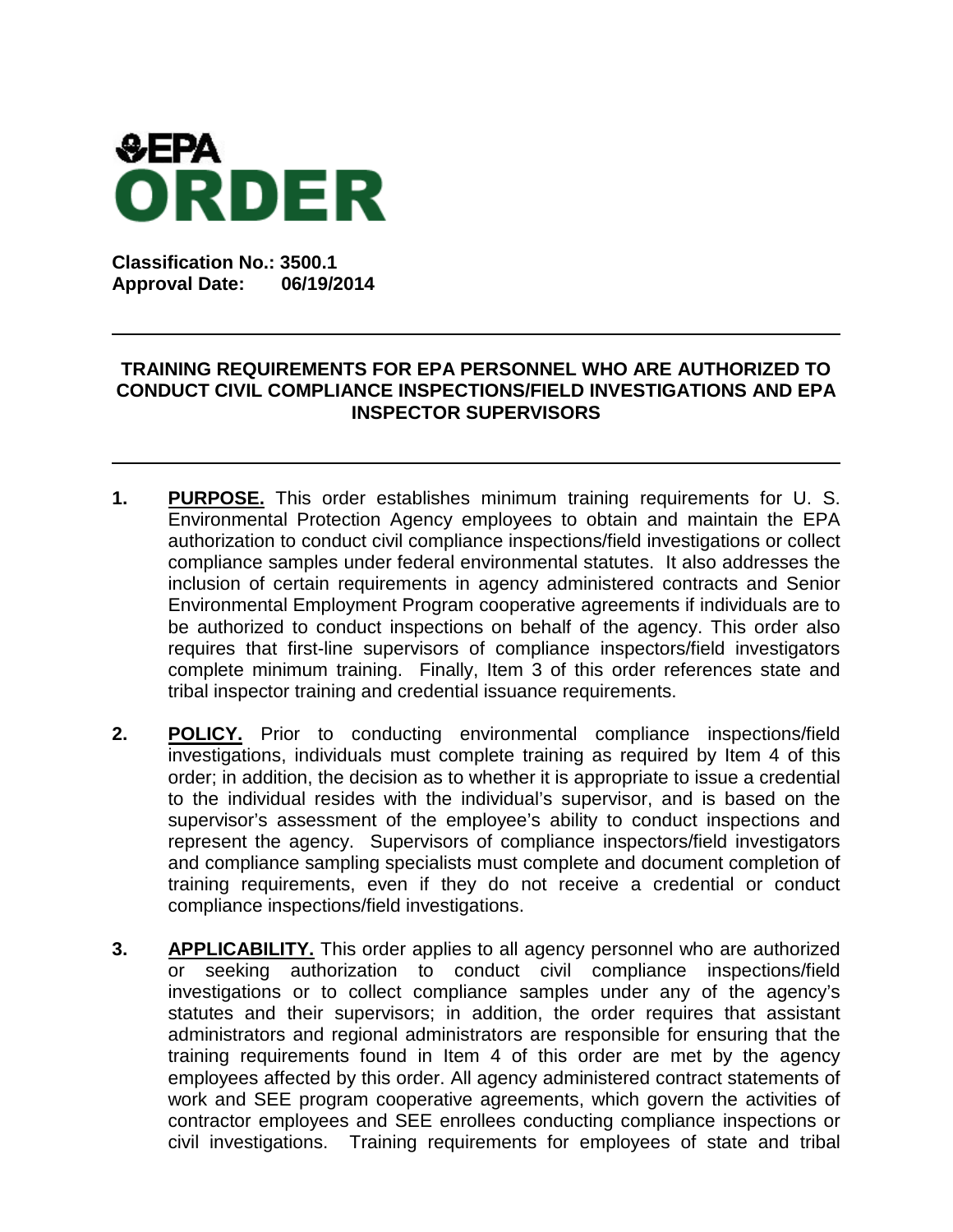governments who are authorized to conduct compliance inspections/field investigations on behalf of the agency are established in the agency's *Guidance for Issuing Federal EPA Inspector Credentials to Authorize Employees of State/Tribal Governments to Conduct Inspections on Behalf of EPA* issued September 30, 2004 and any subsequent updates. This order does not apply to credentials issued by the Office of Inspector General, or those issued to agency criminal investigators/special agents.

- **4. TRAINING REQUIREMENTS.** The agency's training program for persons being authorized to conduct compliance inspections/field investigations consists of four parts: occupational health and safety curriculum, basic inspector curriculum, program-specific curriculum and annual refresher course requirements. Note: For agency employees seeking authorization as compliance sampling specialists, abbreviated training requirements are defined in the memorandum entitled *Guidance for Documenting Required Inspector Training for EPA Employees Prior to Issuing Credentials (pursuant to EPA Order 3500.1 and 3510) If Training Certificates Are Not Available* issued by Lisa Lund, Director, Office of Compliance, on December 2, 2009.
	- a. Occupational health & safety curriculum: All agency employees are required to complete applicable occupational health and safety training as required by Order 1440.2, *Safety and Health Environmental Management Guidelines* [51](https://wiki.epa.gov/inspector/images/3/37/51_guideline_508_2011.pdf) and [56,](https://wiki.epa.gov/inspector/images/7/7b/56_guideline_2005.pdf) and associated guidance<sup>[1](#page-1-0)</sup> before engaging in any field activities. The agency's Safety, Health and Environmental Management Program defined in Order 1440.1, establishes basic, intermediate, advanced and refresher level training requirements for compliance inspectors/field investigators in its directives and guidelines. Note: Separate from this training requirement, Order 1440.2 requires occupational medical monitoring for certain field activities.
	- b. Basic inspector curriculum: This training provides a comprehensive overview of the knowledge and skills needed to conduct compliance inspections/field investigations under agency statutes. It consists of the basic inspector-training course which integrates legal, technical, and administrative subjects with communication skills. The basic inspector curriculum also includes a requirement for reading and being aware of compliance monitoring policies that apply to all individuals who conduct inspections/field investigations including Department of Transportation Hazardous Materials Training Requirements, Small Business Regulatory

 $\overline{a}$ 

<span id="page-1-0"></span><sup>&</sup>lt;sup>1</sup> Flexibility in the requirements of Order 1440.2 can be found in the July 19, 2009 memorandum from Howard O. Wilson to Phyllis Flaherty entitled "Safety and Health Training Requirements for EPA Compliance Inspectors and Field Investigators" and the December 4, 2009 memorandum from Wesley J. Carpenter to Phyllis Flaherty entitled "Update on Safety and Health Training Requirements." For more information, see the agency'[s Safety, Health, and](http://intranet.epa.gov/oaintran/shemd/national/policies/epa_orders.htm)  [Environmental Management website.](http://intranet.epa.gov/oaintran/shemd/national/policies/epa_orders.htm)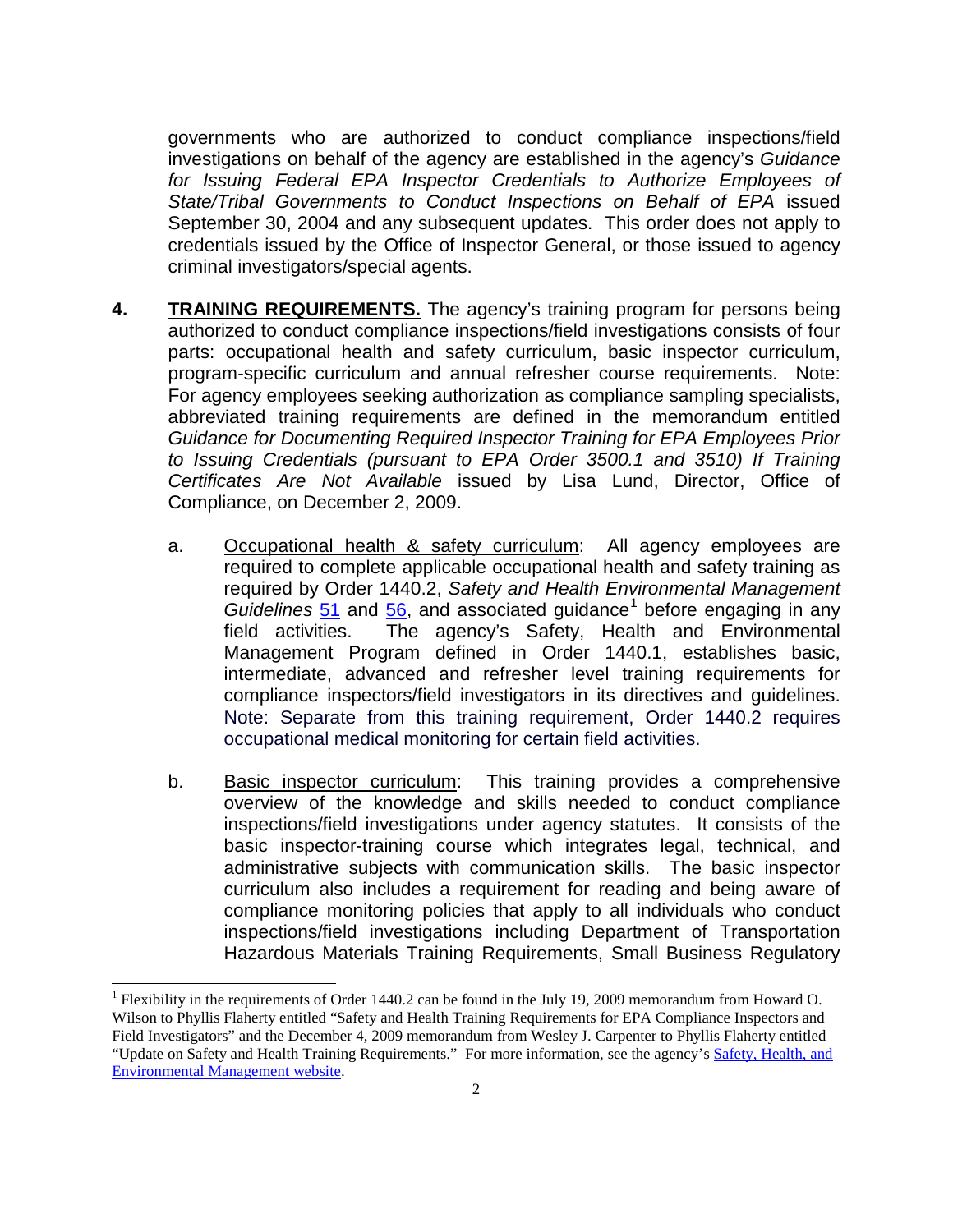Enforcement Fairness Act information sheet requirements, routine agricultural biosecurity procedures and training on data collection and reporting procedures and regional quality assurance plans.

- c. Program-specific curriculum: This curriculum establishes the required and recommended training in legal, programmatic and technical subjects for each major media program or specific program compliance inspection/field investigation activity. If the program-specific curriculum for each major media program or specific program compliance inspection/field investigation activity is not specified, e.g., new statutes, then a minimum of 24 hours of appropriate and relevant program-specific training and completion of a minimum of two (8 hour) days of on-the-job training or two compliance inspections/field investigations (whichever is longer) must be completed. The supervisor shall determine the appropriateness and relevance of the training based on the type and nature of work to be performed. Additional program-specific specialized training is recommended to further develop inspection skills.
- d. Refresher course requirements: All individuals who are authorized to conduct compliance inspections/field investigations on behalf of the agency (which may include first-line supervisors or team leaders) must complete annual refresher training as follows:
	- (1) Occupational health and safety training as established by SHEMP. Existing requirements include a minimum of eight hours of refresher hours annually for compliance inspectors/field investigators, as found in SHEMP directives and guidelines;
	- (2) Basic inspector and program-specific curriculum identified by first-line supervisors as relevant to their compliance inspectors/field investigators and training identified in the mandatory refresher training section for each media; and
	- (3) Additional training identified by first-line supervisors to improve proficiency in specialized areas. This includes training necessary for the inspector to become more proficient in a specific media program, qualified in additional regulations, qualified for inspecting additional industries or to become proficient in multi-media work.
- e. Exceptions to the training requirement:
	- (1) Occupational health & safety courses: Any exceptions to the required occupational health and safety curriculum must be in accordance with SHEMP requirements.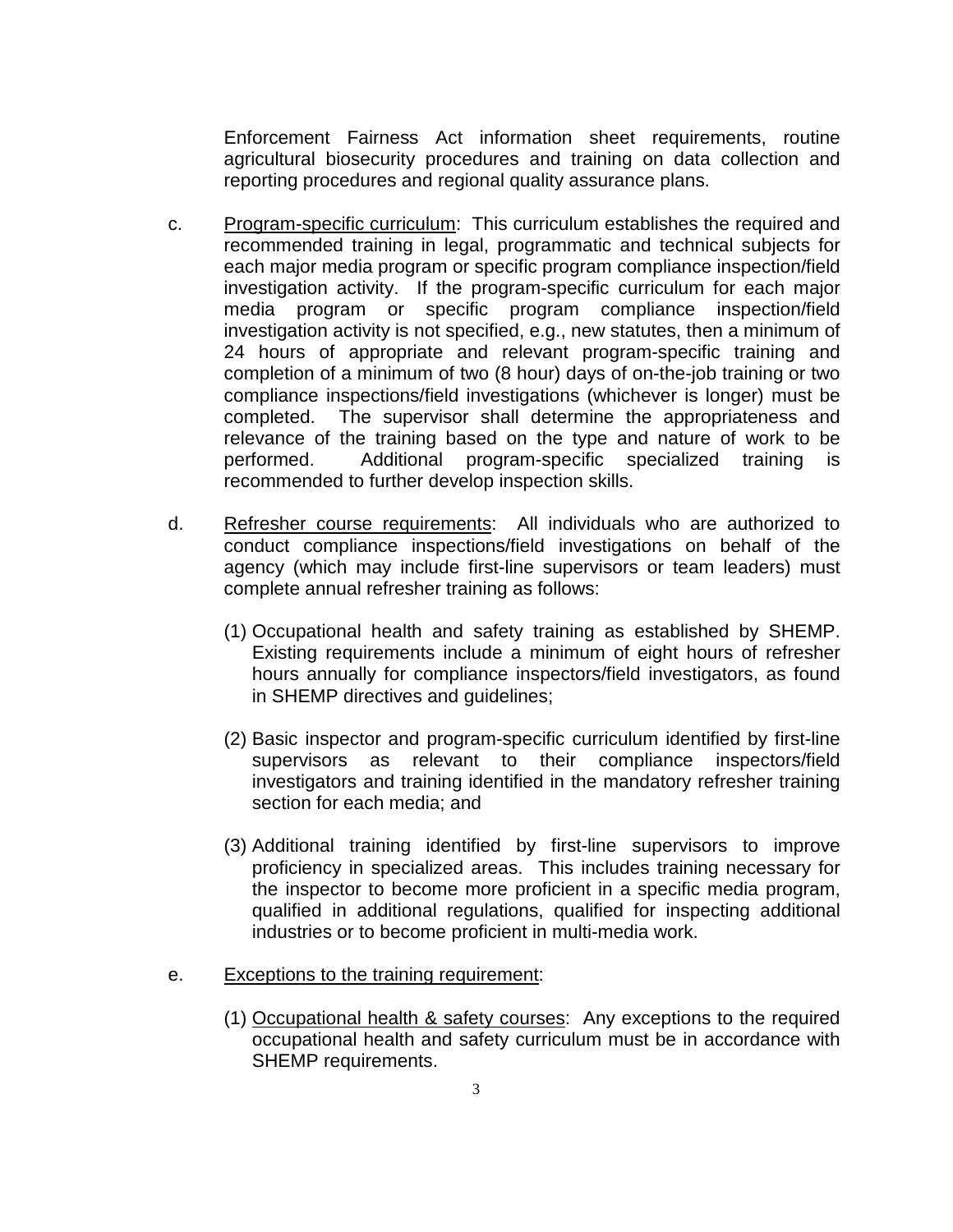- (2) Basic inspector and program-specific curricula: Any exceptions to the basic inspector or program-specific curricula must be approved in writing by the appropriate assistant administrator or regional administrator based on an evaluation by the first-line supervisor or team leader of the compliance inspector/field investigator's knowledge, experience and relevant training. Exceptions should be given only in unusual circumstances, and copies of the approval should be maintained.
- **5. RESPONSIBILITIES.** This section lists the primary responsibilities for implementing this order.
	- a. Compliance inspectors/field investigators: Any individuals who are authorized or seeking authorization to conduct compliance or seeking authorization to conduct compliance inspections/field investigations on a full or part-time basis are responsible for:
		- (1) Completing all applicable training listed in Item 4 of this order before applying for a new or renewal credential, or conducting an inspection in a specific media. (Note: The process for applying for and issuing credentials is detailed in Order 3510: *EPA Federal Credentials for Inspections and Enforcement of Federal Environmental Statutes*.) Prior completion of on-the-job training is not required to apply for an inspector-in-training credential (agency employees only) or a Temporary Letter of Authorization. Individuals who have not completed the media specific training for the specific program under which a compliance inspection/field investigation is being conducted and who are using an inspector-in-training credential or Temporary Letters of Authorization must be accompanied by a credentialed inspector who has completed the required training for the program under which they will be conducting their compliance inspection/field investigation;
		- (2) Providing documentation to their first-line supervisor of completion of relevant training, including dates completed;
		- (3) As needed, assisting in the preparation of an individual development plan or other training plan, which addresses training necessary to continue to meet the requirements of this order; and
		- (4) Applying and maintaining the knowledge, skills, and techniques acquired through training to ensure that compliance inspections/field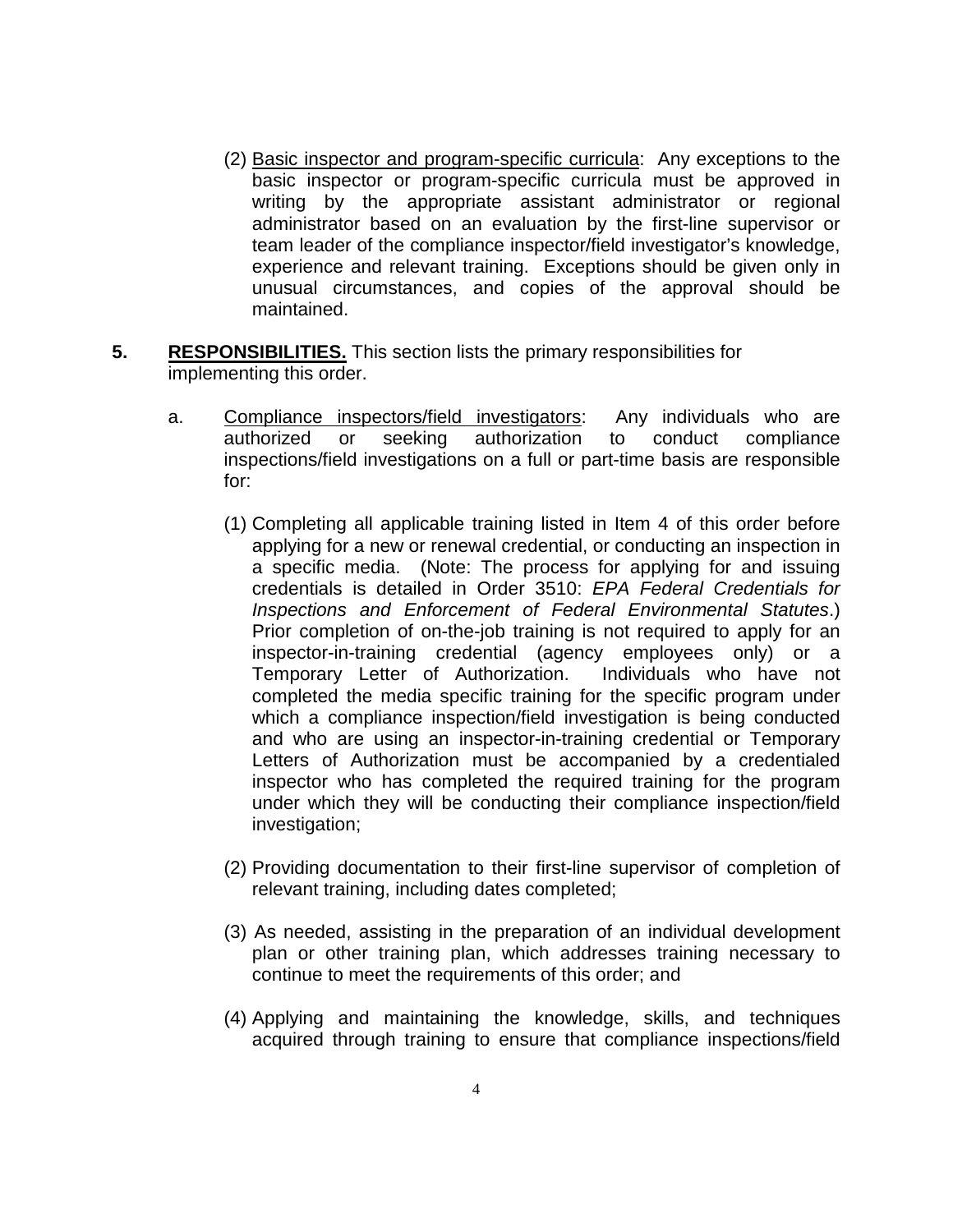investigations are accomplished in a technically and legally sound manner.

- b. Compliance sampling personnel: Any individuals who are authorized or seeking authorization to collect samples during a compliance inspection/field investigation are responsible for:
	- (1) Completing all applicable training for compliance sampling personnel as defined in the memorandum entitled *Guidance for Documenting Required Inspector Training for EPA Employees Prior to Issuing Credentials (pursuant to Order 3500.1 and 3510) If Training Certificates Are Not Available* issued by Lisa Lund, Director, Office of Compliance on December 2, 2009;
	- (2) Providing certificates or appropriate documentation in accordance with the December 2, 2009 memorandum to their first-line supervisor of completion of required training, including dates completed;
	- (3) Assisting, as needed, in the preparation of an IDP which addresses training necessary to continue to meet the requirements of this order; and
	- (4) Applying and maintaining the knowledge, skills, and techniques acquired through training to ensure that compliance samples are collected in a technically and legally sound manner.
- c. First-line supervisors or team leaders: All first-line supervisors or team leaders of compliance inspectors/field investigators and of compliance sampling specialists are responsible for:
	- (1) Completing the following minimum training requirements within one year of assuming a first-line supervisor or team leader position:
		- (i) Health and safety requirements (knowledge and understanding), unless performing any field activities. If any agency employee including a first-line supervisor or team leader engages in field activities, they are required to complete applicable occupational health and safety training as defined in SHEMP directives and guidelines under Orders 1440.1 and 1440.2;
		- (ii) Basic inspector curriculum, Item 4(b) of this order;
		- (iii) Environmental Statute Review course or equivalent training course on environmental statutes;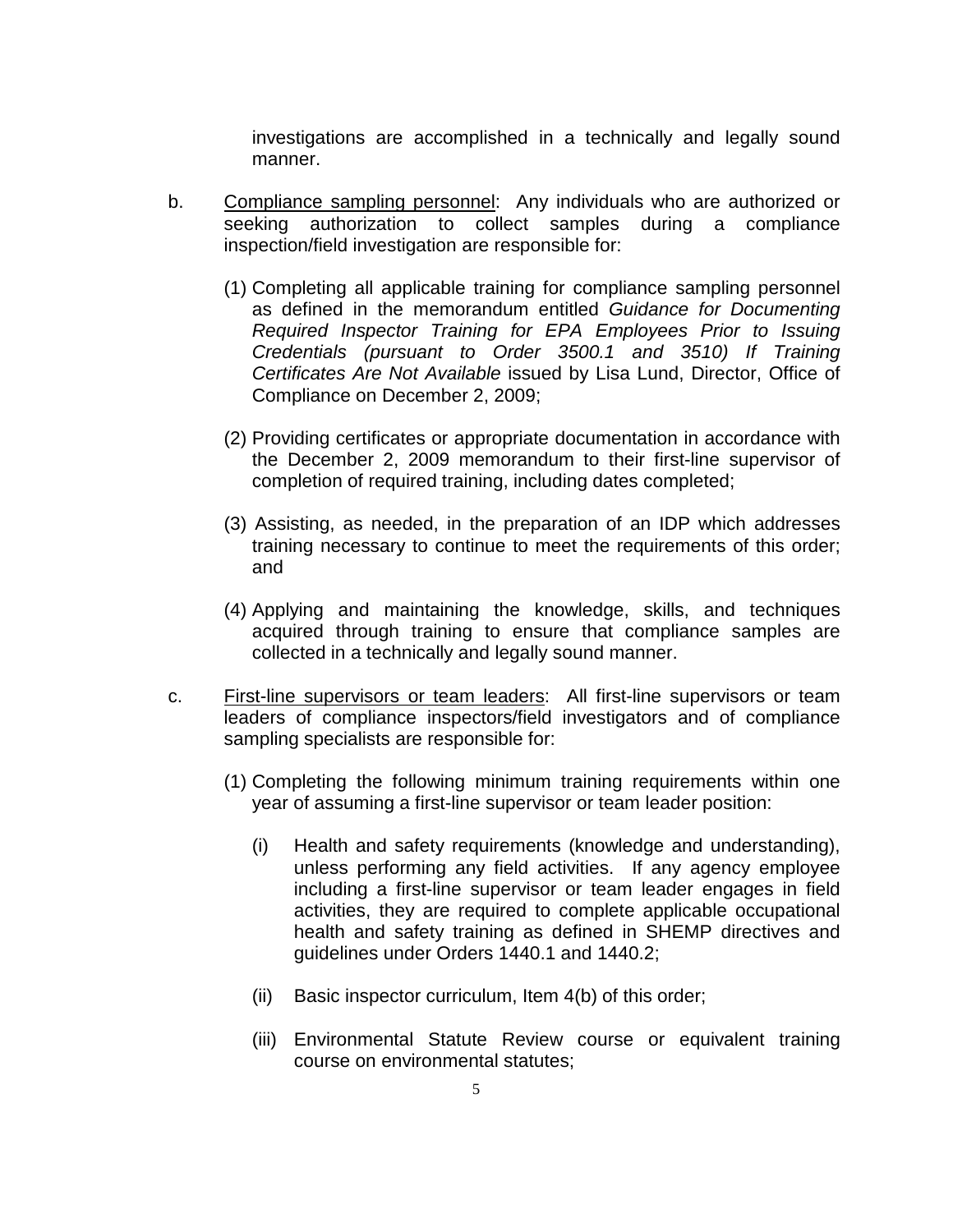- (iv) Documented self-study (such as participating in on-the-job training) of the media they are responsible for, resulting in development of a "working knowledge," as defined in Item 6(h) of this order;
- (v) Self-study to ensure knowledge of Order 3510: *EPA Federal Credentials for Inspections and Enforcement of Federal Environmental Statutes and Other Compliance Responsibilities;*
- (vi) Self-study of the *Supervisor's Guide to Order 3500.1*; and
- (vii) Training to ensure knowledge of the region's data collection/reporting procedures for inspection information, including the Inspection Conclusion Data Sheet;
- (2) Obtaining knowledge and understanding of multi-media regional specific procedures and criminal environmental issues;
- (3) Completing all applicable training listed in Item 4 of this order if firstline supervisors or team leaders are also responsible for conducting compliance inspections/field investigations;
- (4) Providing oversight, quality assurance, and quality control of inspection/field reports, including sampling information. This responsibility may be delegated to a senior inspector with significant experience in that same program;
- (5) Ensuring quality compliance inspections/field investigations by using performance standards, periodic appraisals and appropriate assignments to provide for the development and recognition of personnel engaged in the compliance monitoring function;
- (6) Identifying employees who require training, ensuring that employees comply with the requirements of this order, and maintaining applicable records;
- (7) Identifying additional program-specific training as appropriate for the type of work that is being conducted;
- (8) Reviewing and evaluating previously trained credentialed inspectors/field investigators and compliance sampling specialists, on an annual basis, to determine if they are in need of additional training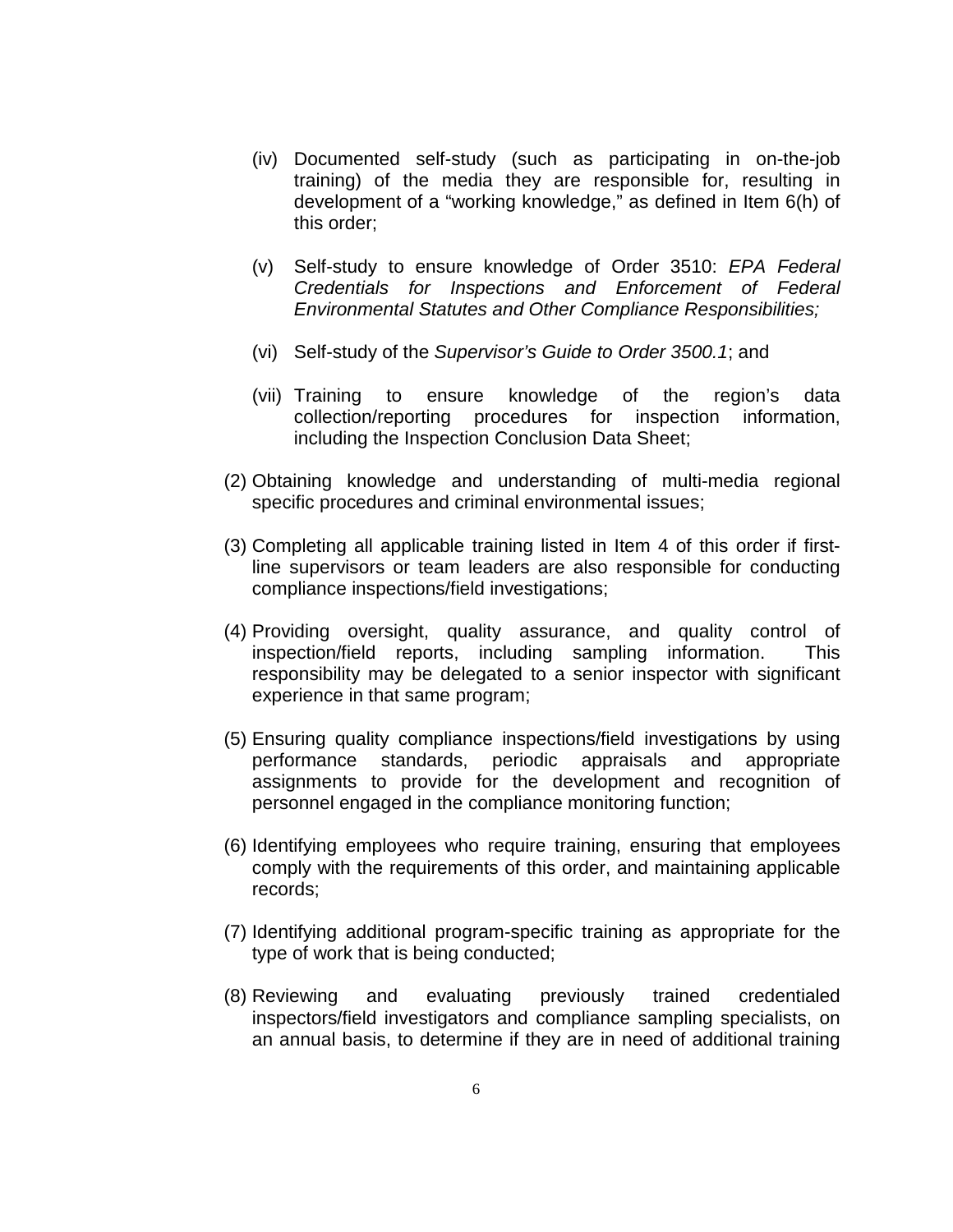for professional skills development, including training in new or revised policies, guidelines or legislation;

- (9) Documenting and placing in the compliance inspector/field investigator or compliance sampling specialist's personnel file any approved exceptions, signed by the regional or assistant administrator, to this order;
- (10)Requiring compliance inspectors/field investigators provide documentation of completed training to their first-line supervisor/team leader for approval prior to entry into a data tracking system that meets the requirements in  $5(f)(8)(i-v)$  of this order;
- (11)Documenting and maintaining a list of authorized compliance inspectors/field investigators and compliance sampling specialists;
- (12)Ensuring that compliance inspector/field investigator or compliance sampling specialists credentials are only requested for personnel whose first-line supervisors have determined there is a need for a credential, have completed their necessary training requirements, have documentation of training completion and are deemed qualified by their first-line supervisor to conduct quality compliance inspections/field investigations or collect compliance samples on behalf of the agency. (Note: Prior completion of on-the-job training is not required to request an inspector-in-training credential (agency employees only) or a Temporary Letter of Authorization, but training must be completed prior to requesting a compliance inspector/field investigator credential.);
- (13)Ensuring that compliance inspectors/field investigators and compliance sampling specialists have the appropriate credential and have documented completion of program-specific training for the program in which they will be conducting their inspection/field investigation or collecting compliance samples;
- (14)Ensuring that individuals who have not completed the training requirements, but for whom their first-line supervisor has determined there is a need to participate in a compliance inspection/field investigation, for such purposes as on-the-job training or providing specialized expertise:
	- (i) Only conduct inspections when accompanied by a credentialed inspector who has completed the required training for the program; and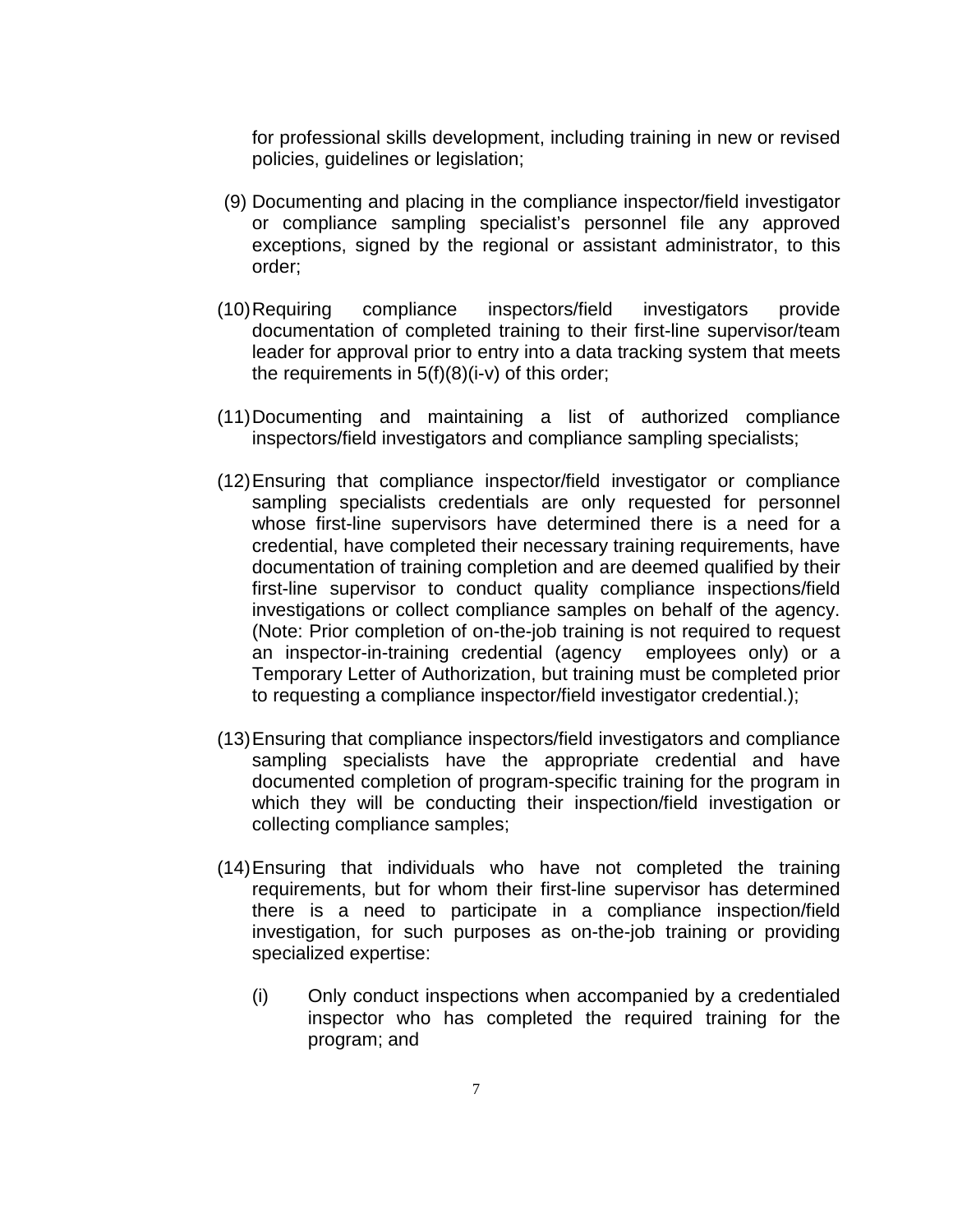- (ii) Have either:
	- (a) A Temporary Letter of Authorization, as defined in Item 6(d), signed by the appropriate assistant administrator or regional administrator or their appropriate delegated authority;
	- (b) An inspector-in-training credential (agency employees only), as defined in Item 6(e), for the program in which they will be conducting their compliance inspections/field investigations; or
	- (c) A current credential (agency employees only) issued based on completion of training for another media program;
- (15)Ensuring when the first-line supervisor has determined there is a critical need in emergency situations, individuals who have completed the training requirements, but have not received an agency credential, have a Temporary Letter of Authorization, as defined in Item 6(d), signed by their assistant administrator or regional administrator, or their appropriate delegated authority before conducting all or part of a compliance inspection/field investigation; and
- (16)Ensuring that compliance inspectors/field investigators and compliance sampling specialists are knowledgeable in the region's data collection and reporting procedures for inspection information.
- d. Assistant administrator for Enforcement and Compliance Assurance: The assistant administrator for OECA is responsible for:
	- (1) Updating this order, overseeing and evaluating implementation of the overall program requirements, including updating the training requirements required by this order, as needed;
	- (2) Developing, updating and disseminating student materials and instructor guides for the basic inspector curriculum to the regions and coordinating the selection of and maintaining a list of instructors from the regions and headquarters through the National Enforcement Training Institute e-Learning Center; and
	- (3) Identifying and approving data systems for headquarters and the regions that will enable first-line supervisors, team leaders, and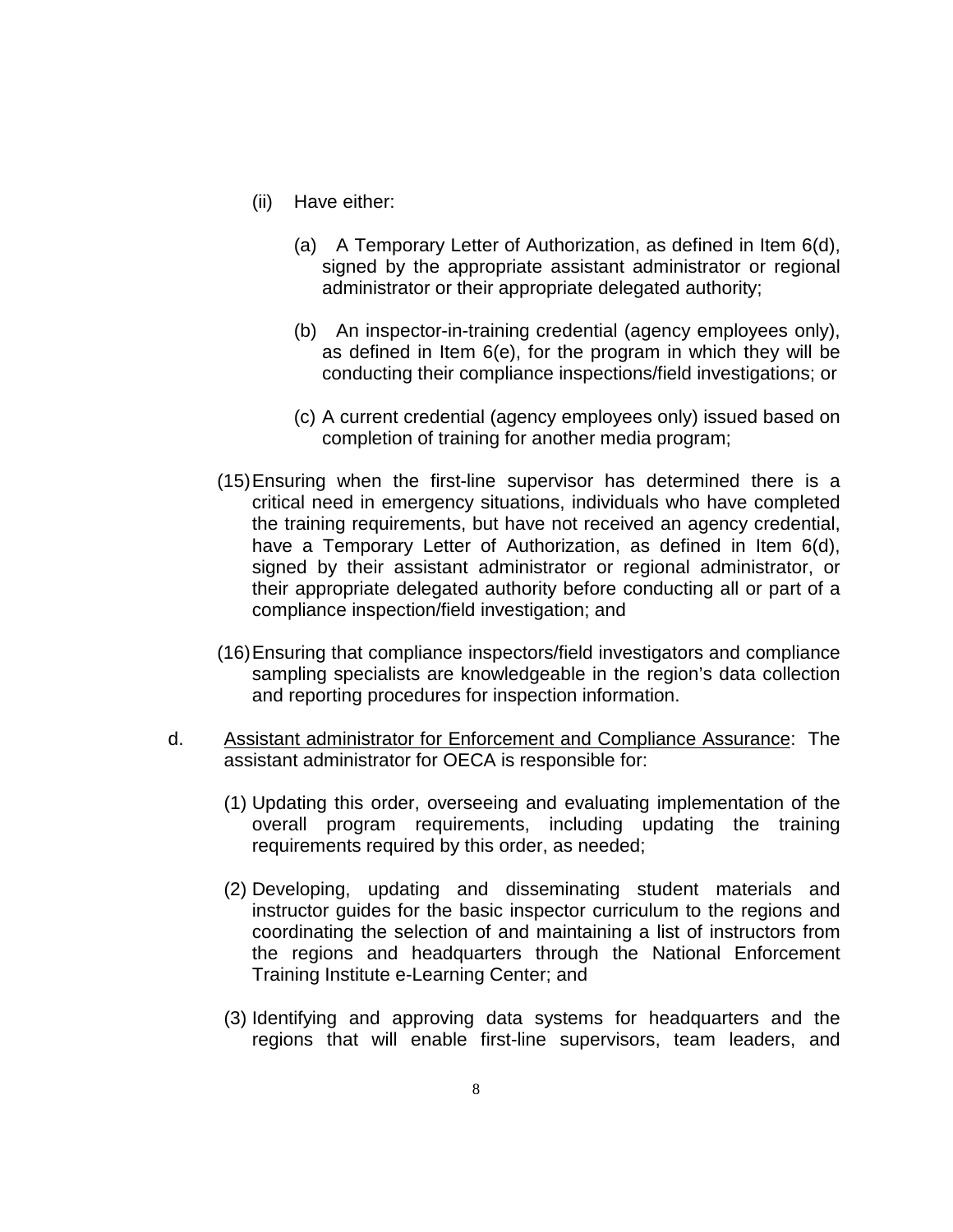compliance inspectors/field investigators to track annual training accomplishments in order to meet the requirements of this order.

- e. Assistant administrator for Administration and Resources Management: The assistant administrator for OARM is responsible for:
	- (1) Updating and providing sufficient materials for occupational health and safety training or approving non-agency courses to meet the requirements of SHEMP and reviewing program-specific health and safety training;
	- (2) Training and evaluating agency personnel designated as instructors for delivering the occupational health and safety training; and
	- (3) Coordinating and disseminating a timely schedule of occupational health and safety classes, in consultation with OECA, program offices and the regions.
- f. Assistant administrators: The assistant administrators of offices which engage in compliance monitoring are responsible for:
	- (1) Developing, updating, and disseminating materials and schedules for classes under the program-specific curriculum, in consultation with regions and the States;
	- (2) Implementing the requirements of this order within their areas of jurisdiction, including periodically evaluating implementation;
	- (3) Responding to individual requests for training exceptions. (Note: This can only be delegated to the deputy assistant administrator);
	- (4) Ensuring that agency administered contracts and SEE Program cooperative agreements, involving compliance inspections/civil investigations that the completion of training, as required by this order, is incorporated into the appropriate contract statements of work or SEE program cooperative agreements and enrollee position descriptions;
	- (5) Collaborating with the regions and OECA in the development and update of program-specific curriculum requirements;
	- (6) Requesting credentials from OARM for personnel whose supervisors have determined there is a need for a credential, have completed their necessary training requirements, have documentation of training completion, and are deemed qualified by their first-line supervisor to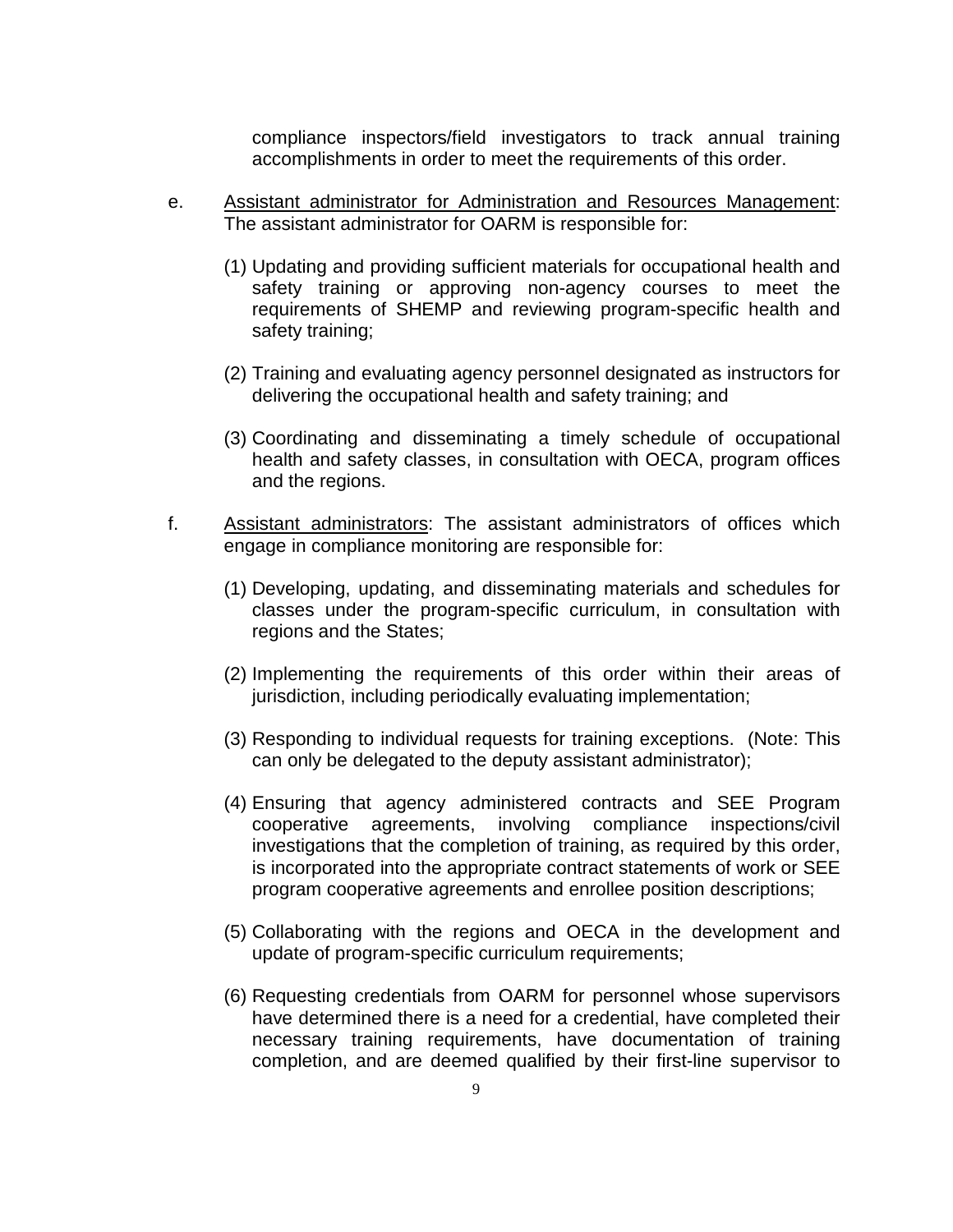conduct quality compliance inspections/field investigations on behalf of the agency and ensuring that individuals conducting compliance inspections/field investigations have the appropriate credentials;

- (7) Identifying a single point-of-contact responsible for auditing the office to ensure the requirements of this order are being met, for coordinating with OECA;
- (8) Maintaining training information in a data system that can:
	- (i) Track names of compliance inspectors/field investigators and their supervisors;
	- (ii) Maintain a list of courses and other training with course names, hours, required frequency of completion, and descriptions;
	- (iii) Record completion dates and due dates for required courses and other training for inspectors;
	- (iv) Produce reports that list due dates for required refresher training for compliance inspectors/field investigators within user defined time periods; and
	- (v) Provide e-mail alerts to supervisors that inform them of when their staff's refresher training is due;
- (9) Requesting inspector-in-training credentials, as defined in Item 6(e), from OARM for those personnel whose supervisors have determined there is a need for a credential to complete on-the-job training requirements; and
- (10) Providing Temporary Letters of Authorization, as defined in 6(d), on an as-needed basis, and ensuring that records of such authorization are maintained, if issued.
- g. Regional administrators: The regional administrators are responsible for:
	- (1) Implementing the requirements of this order within their areas of jurisdiction, including periodically evaluating implementation;
	- (2) Responding to individual requests for training exceptions. (Note: This can only be delegated to the deputy regional administrator);
	- (3) Ensuring that agency administered contracts and cooperative agreements awarded under the SEE program, involving compliance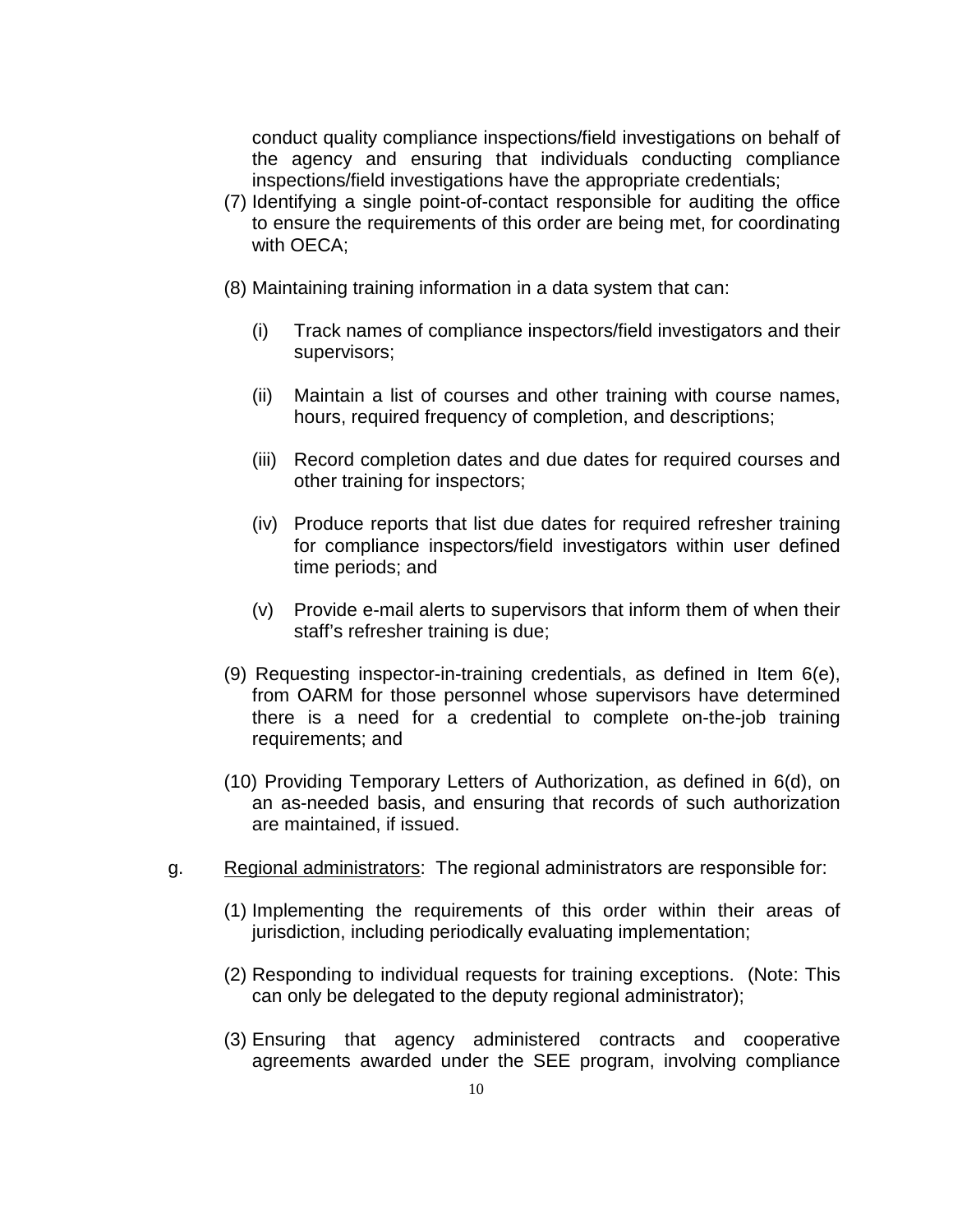inspections/civil investigations that the completion of training, as required by this order is incorporated into appropriate contract statements of work or SEE program cooperative agreements and enrollee position descriptions;

- (4) Supporting in-house instruction for the basic inspector curriculum by working with OECA to identify regional personnel to serve as classroom instructors;
- (5) Requesting credentials from OARM for personnel whose supervisors have determined there is a need for a credential, have completed their necessary training requirements, have documentation of training completion, and are deemed qualified by their first-line supervisor to conduct quality compliance inspections/field investigations on behalf of the agency and ensuring that individuals conducting compliance inspections/field investigations have the appropriate credentials;
- (6) Identifying a single point-of-contact responsible for auditing the region to ensure the requirements of this order are being met, for coordinating with OECA, and for maintaining information in a tracking system that meets the requirements in 5(f)(8)(i-v) of this order;
- (7) Requesting inspector-in-training credentials, as defined in Item 6(e), from OARM for those agency employees whose supervisors have determined there is a need for a credential to complete on-the-job training requirements; and
- (8) Providing Temporary Letters of Authorization, as defined in 6(d), on an as-needed basis and ensuring that records of such authorization are maintained, if issued.

## **6. DEFINITIONS**

a. Compliance inspector/field investigator: Any individual authorized, through the issuance of a credential, to conduct or oversee for the purpose of investigating and documenting the compliance status of facilities or sites with applicable laws, standards, regulations, permits, and/or of supporting appropriate enforcement action (administrative, civil judicial or criminal).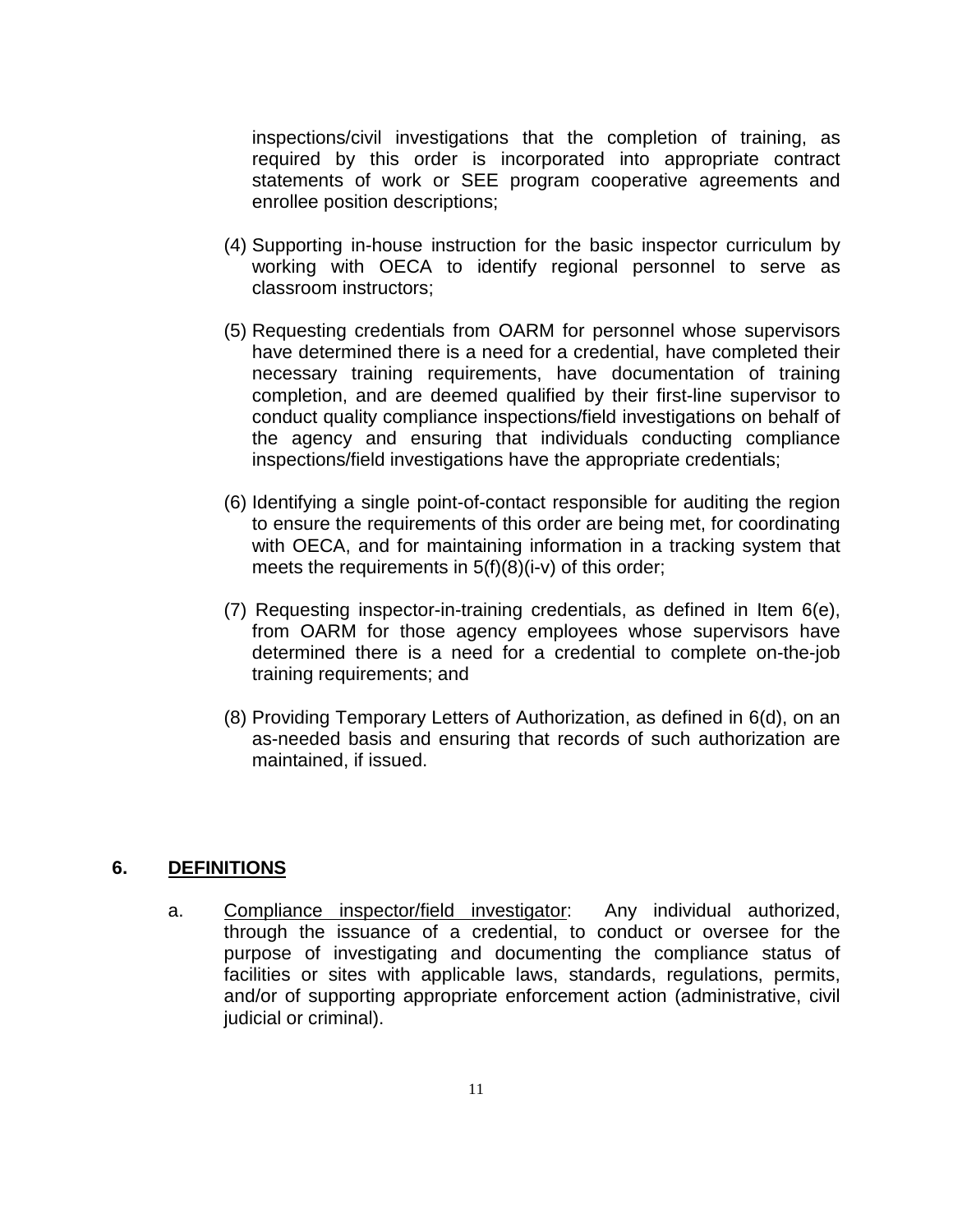Any credentialed agency employee performing these activities regardless of job or credential title or program shall be considered a compliance inspector/field investigator for the purpose of this order. The terms compliance inspector/field investigator will be used throughout this order. This does not include individuals who engage in field activities or investigations for purposes such as observing the inspection, research and development or programmatic activities unrelated to compliance monitoring or enforcement, or investigations that do not involve field work. This also does not include individuals who receive credentials issued by OIG or to agency criminal investigators/special agents.

Individuals performing work as on-scene coordinators and remedial project managers under the Comprehensive Environmental Response Compensation and Liability Act program who do not conduct inspections/field investigations as part of their job function, are not covered by the definition of the compliance inspection/field investigator. Those on-scene coordinators and remedial project managers will receive credentials that authorize them to carry out the functions of their position; however, on-scene coordinators and remedial project managers who do conduct field inspections/field investigations are covered by this definition and are subject to this order. Additional program guidance has been developed to assist regions in distinguishing these functions from other programmatic responsibilities.

- b. Compliance sampling specialist: Any individual authorized and issued a credential to collect samples for the purpose of documenting compliance with applicable laws, standards, regulations, permits, and/or of supporting appropriate enforcement action (administrative, civil judicial or criminal). The situations under which an agency employee may receive credentials as a compliance sampling specialist are defined in the memorandum entitled *Guidance for Documenting Required Inspector Training for EPA Employees Prior to Issuing Credentials (pursuant to EPA Order 3500.1 and 3510) If Training Certificates Are Not Available* issued by Lisa Lund, Director, Office of Compliance on December 2, 2009.
- c. First-line supervisors of inspectors: This includes:
	- (1) An individual who is the immediate supervisor of the day-to-day work of personnel authorized to conduct civil compliance inspections/field investigations.
	- (2) An individual in a team leader position, if they perform similar functions as a first-line supervisor.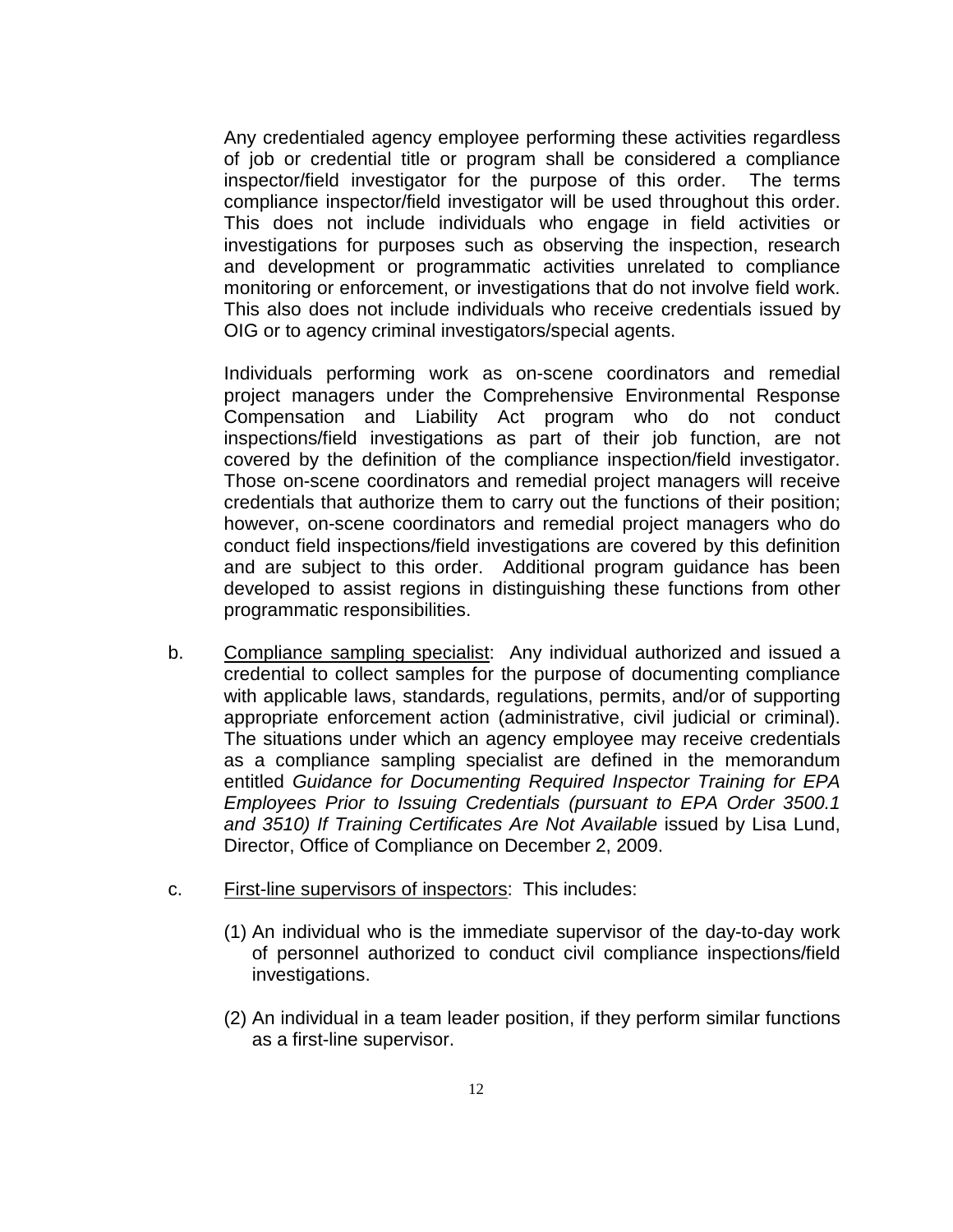- d. Temporary Letter Credential (also known as a Temporary Letter of Authorization):<sup>[2](#page-12-0)</sup> A letter credential signed by an assistant administrator or regional administrator or their appropriate delegated authority that authorizes an individual to conduct all or part of a compliance inspection/field investigation under a specific statute. Temporary Letters of Authorization will only be issued for the purposes of obtaining on-thejob training, providing specialized expertise in the program area or for emergency situations. When a Temporary Letter of Authorization is issued to an individual who has not completed the required training, that individual must be accompanied by a credentialed compliance inspector/field investigator who has completed the required training for the program in which they will be conducting their inspection/field investigation. The letters will not be used for individuals who conduct inspections on a routine basis. The letters will be valid for the time period outlined in Order 3510, and are not renewable.
- e. Inspector-in-training credential: A credential issued to agency employees only by OARM that authorizes an individual to conduct all or part of a compliance inspection/field investigation under specific statutes in order to complete on-the-job training requirements. When an individual issued an inspector-in-training, credential participates in an inspection, that individual must be accompanied by a credentialed compliance inspector/field investigator who has completed the required training for the program in which they will be conducting their inspection/field investigation on all inspections. Inspector-in-training credentials will be valid for a maximum of one year.
- f. Curriculum: The defined content presented in a sequence of supervised self-study, formal on-the-job and/or classroom training:
	- (1) Supervised self-study: Knowledge gained through independent, personal study (such as computer-based training or web-based training) with oversight by a first-line supervisor, team leader, and/or an experienced inspector/investigator.
	- (2) On-the-job training: Structured training that relates to principles, theories or work-related skills which are demonstrated and applied in the field environment during an actual compliance inspection/field investigation.

 $\overline{a}$ 

<span id="page-12-0"></span> $2^2$  A Temporary Letter Credential is also known, and commonly referred to, as a Temporary Letter of Authorization or Letter of Authorization.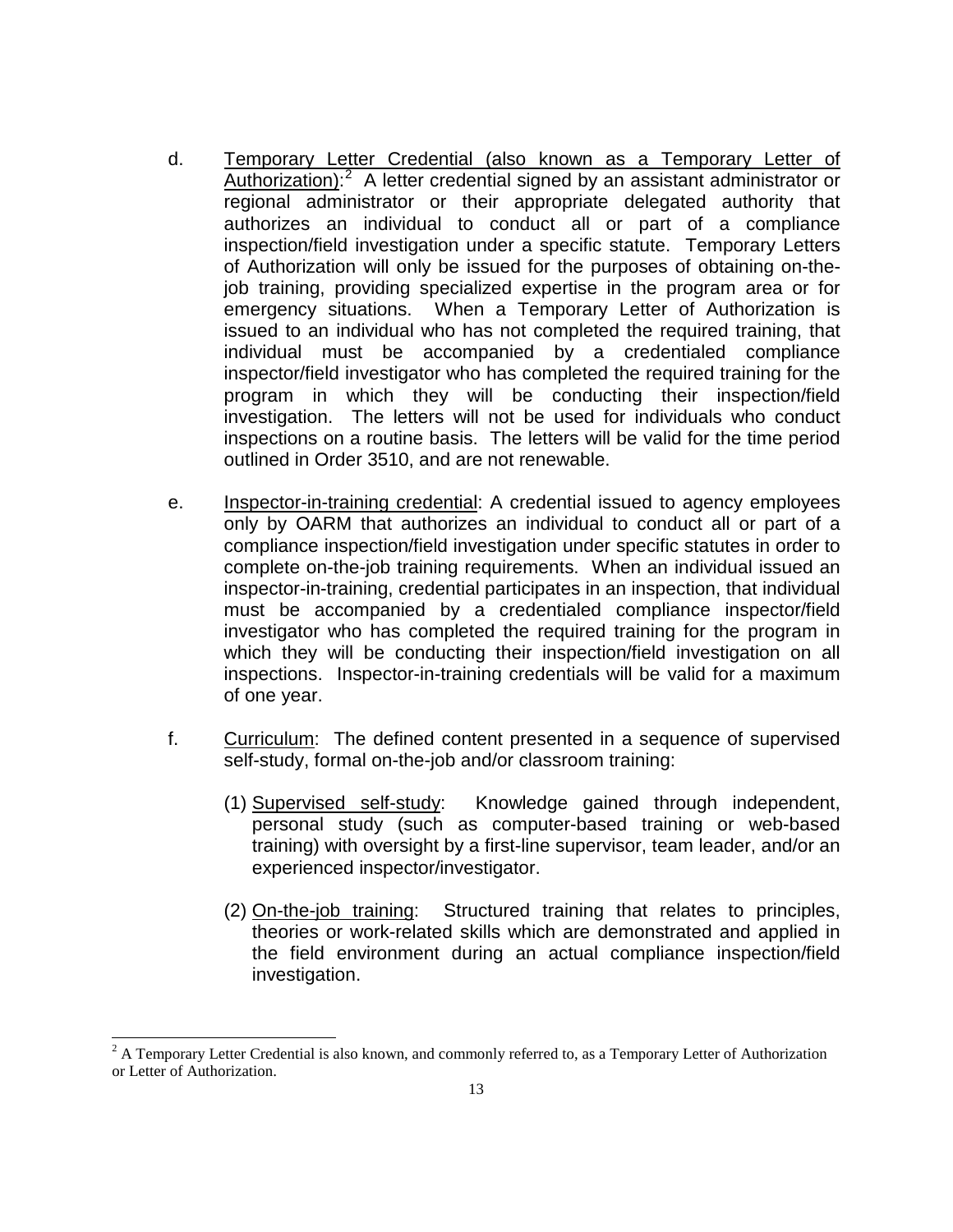- (3) Classroom/classes: Any form of instruction, (flexible in format and size to include seminars, workshops, lecture-type or video-assisted classes, or question-and-answer sessions following prior independent selfstudy) that foster group interaction with an instructor or an experienced inspector*/*investigator.
- (4) e-Learning: Comprises all forms of electronically supported learning and teaching, including but not limited to training found on the NETI e-Learning Center.
- g. Completing required training: Satisfactorily completing all training, as defined in Item 4 of this order.
- h. Working knowledge: A sufficient knowledge of statutory/regulatory requirements, field inspection methods, and some experience accompanying an inspector/investigator for a particular program. This knowledge would be required as the minimum needed to be able to evaluate the completeness and quality and sign-off on inspection reports.

## **7. REFERENCES**

- a. Order 1440.2, *[Health and Safety Requirements for Employees Engaged in](http://intranet.epa.gov/ohr/rmpolicy/ads/orders/1440-2-new.pdf)  [Field Activities](http://intranet.epa.gov/ohr/rmpolicy/ads/orders/1440-2-new.pdf)* issued April 23, 2013.
- b. Order 1440.1, *[Safety, Health and Environmental Management Program](http://intranet.epa.gov/ohr/rmpolicy/ads/orders/1440_1.pdf)  [\(SHEMP\)](http://intranet.epa.gov/ohr/rmpolicy/ads/orders/1440_1.pdf)* issued November 20, 2012.
- c. Safety, Health, and Environmental Management Guidelines 51: Safety, Health and Environmental Management Training, and 56: Job Hazard Analysis.
- d. *Guidance for Documenting Required Inspector Training for EPA Employees Prior to Issuing Credentials (pursuant to Order 3500.1 and 3510) If Training Certificates Are Not Available*, memorandum from Lisa Lund, Director, Office of Compliance, issued December 2, 2009.
- e. *EPA Credential and Inspector Training Policy Compendium,* Office of Enforcement and Compliance Assurance, Office of Compliance. Contact: Compliance Policy Staff, 202-564-7002.
- f. Order 3510, *[EPA Federal Credentials for Inspections and Enforcement of](http://intranet.epa.gov/ohr/rmpolicy/ads/orders/3510.pdf)  Federal Environmental Statutes [and Other Compliance Responsibilities](http://intranet.epa.gov/ohr/rmpolicy/ads/orders/3510.pdf)* revised October 31, 2012.